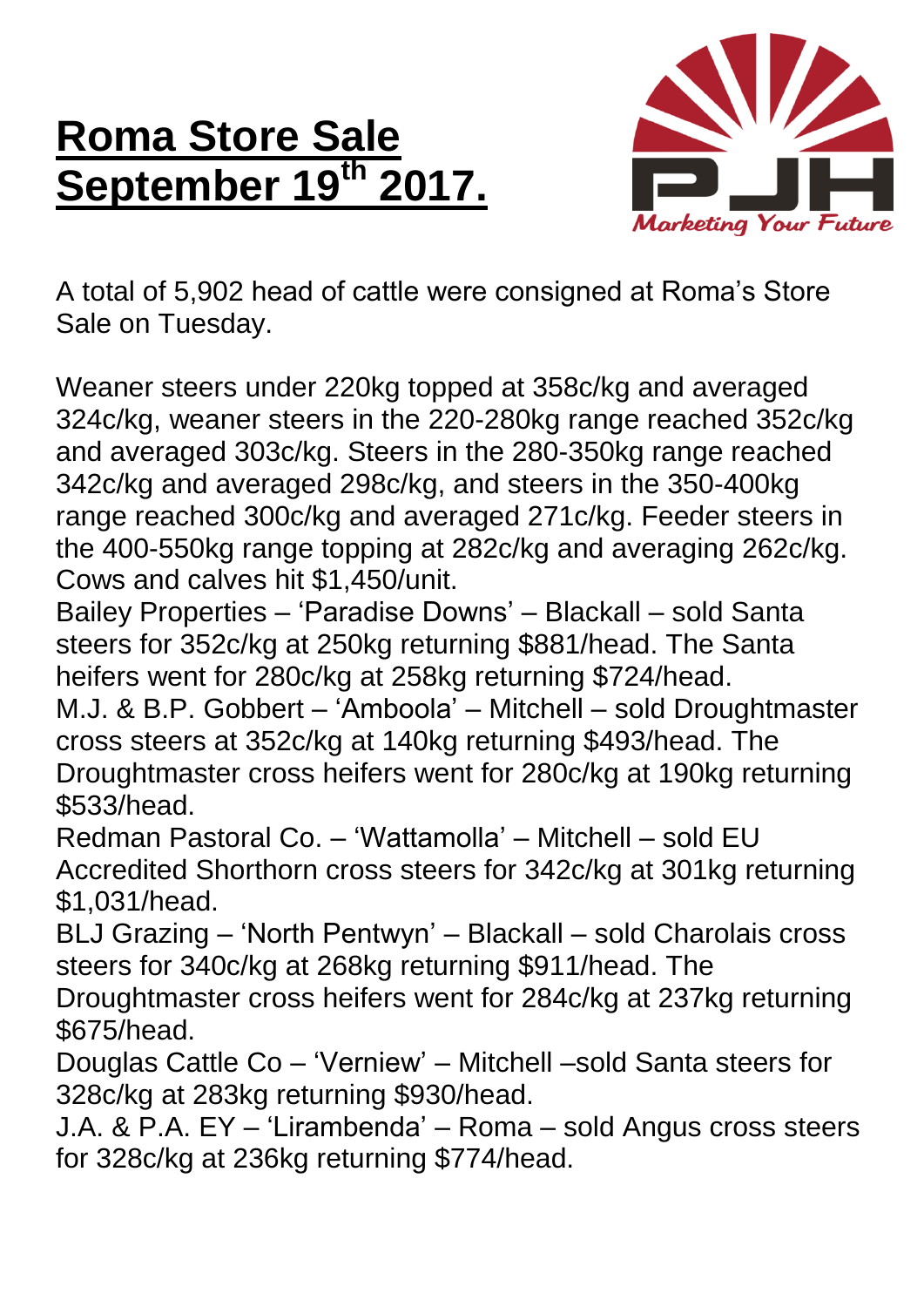R. Loughnan – 'Alicker' – Roma – Charolais cross steers for 322c/kg at 282kg returning \$909/head. The Brahman cross heifers went for 278c/kg at 225kg returning \$627/head. Onley & CO PTY LTD – Bulala – Roma – sold Romagnola cross steers at 318c/kg at 264kg returning \$840/head. The Romagnola cross heifers went for 252c/kg at 305kg returning \$769/head. Robert Loughnan – 'Bells Paddock' – Roma – sold EU Accredited Charolais cross steers for 300c/kg at 241kg returning \$724/head. The Charolais cross heifers went for 272c/kg at 238kg returning \$649/head.

RI & BJ Butler – Yeranbah – Lighting Ridge – sold Angus cross steers for 294c/kg at 347kg returning \$1,022/head.

Heifers under 220kg topped at 302c/kg and averaged 264c/kg, while heifers in the 220–280kg range topped at 284c/kg and averaged 257c/kg. Heifers in the 280-350kg range topped at 280c/kg, averaging 237c/kg. Heifers in the 350-450kg range topped at 268c/kg, averaging 232c/kg.

Haven Farming – Rosevale – Miles – sold Angus heifers at 302c/kg at 208kg returning \$628/head.

B.M. & N.D. Bauer – Arlington – Augathella – sold Charolais cross heifers for 294c/kg at 174kg returning \$512/head. Gary & Kerry Ladbrook – Bulah – Yuleba **–** sold EU Accredited Brangus cross heifers at 278c/kg at 230kg returning \$641/head.

Cows in the 300-400kg range reached 200c/kg and averaged 145c/kg, while cows in the 400kg-500kg range reached 218c/kg and averaged 186c/kg. Cows over 500kg topped at 230c/kg, averaging 210c/kg.

Atkinson Past Co P/L – 'Katandra' – Hughenden – sold Droughtmaster cows and calves at \$1,450/unit.

## *PJH sell 1 st position next week.*